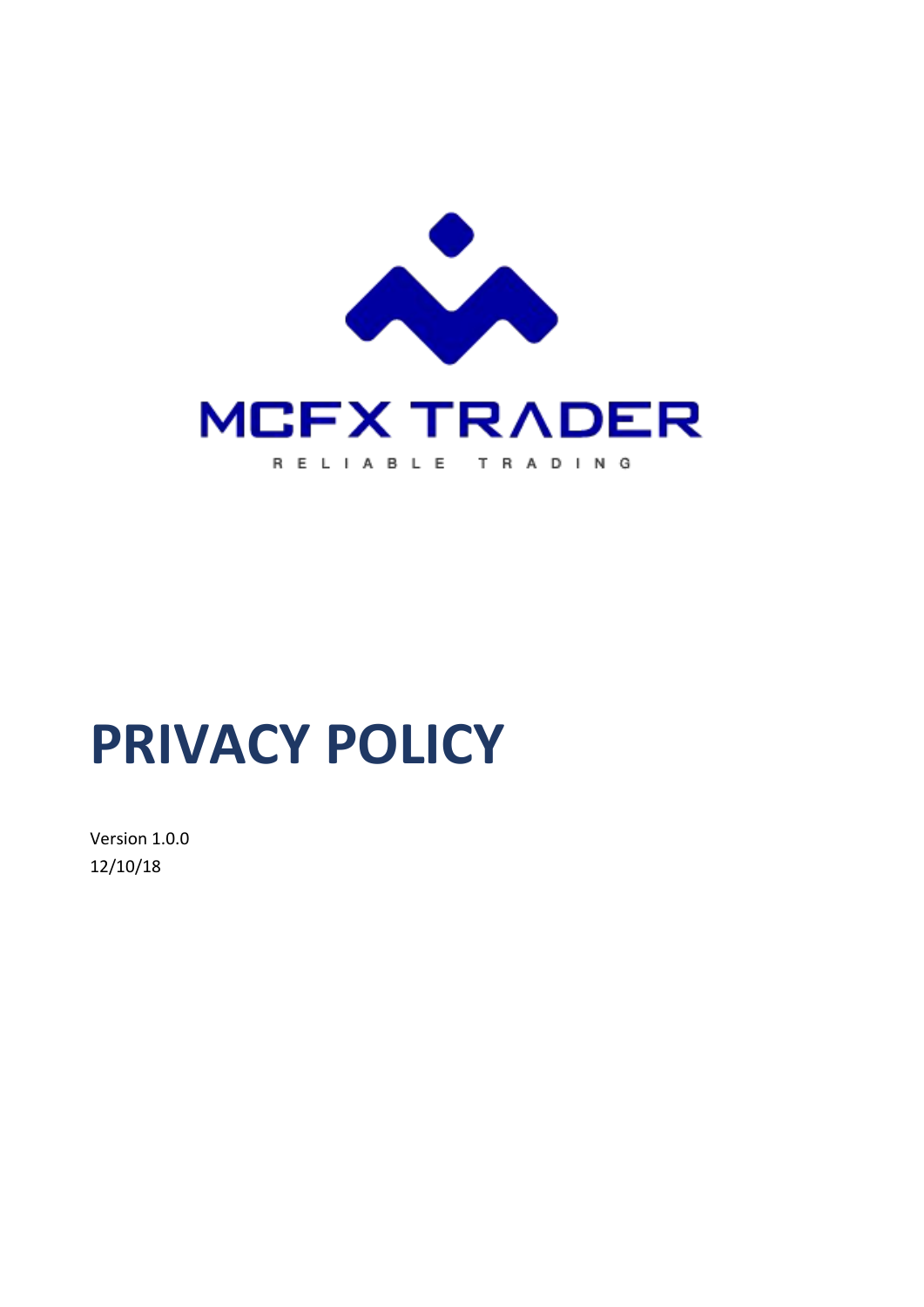

### 1. **Introduction**

- 1.1 Magic Compass (Proprietary) Limited (hereinafter, "The Company") is a Registrar Of proprietary company regulated by the Companies Registry of Seychells with Licence number Co.No.8424256-2.
- 1.2. In compliance with the Law and it's subsequently amended from time to time (hereinafter the "Law") as well as relevant directives and circulars as subsequently issued and amended from time to time (the "Regulations"). the Company has established a Privacy Policy (the "Policy") appropriate to the size and organisation of the Company and the nature, scale and complexity of the Company's business.

#### 2. **Personal Date**

2.1. By registering with or accessing the Company's website, you consent to the collection, use and processing of your personal data.

2.2. We are required by law to collect and process your personal data for the performance of our services. We also collect your personal data for internal purposes including the improvement of customer experience, promotional and marketing services (e.g. emails, social media, sms), customer care, and administration matters. Such data is safely stored via physical or electronic means and procedural controls, and it is treated CONFIDENTIAL. We only collect personal data that is adequate and relevant for the purposes of our business and for a reasonable period of time. We never ask for more information that is required by law.

We may also collect indirect information from you, which we use purely for verification, security or purely for browsing/ functionality purposes. Such information may include your (IP) address, browser type, operating system, Internet service provider (ISP), cookies.

### 3. **The Scope Of Date We Collect From You**

3.1. Throughout our cooperation we collect information directly from you. Such information may be Personal Data such as your name, social media profile details, IP address, country of residence, DOB, email, address, bank details, financial situation, trading activity, transaction history, account balance information, and certain "KYC" documentation. KYC documents may include but are not limited to:

a.Proof of identity (e.g. ID/Passport, driving license) b.Proof of address (e.g. Utility bill, driving license) c.Proof of credit card statement (e.g. Bank Statement)

3.2. Cookies are small text files that are sent to and stored on your device, such as desktop and laptop, smartphone, tablet/phablet, for accessing the internet, when you visit a website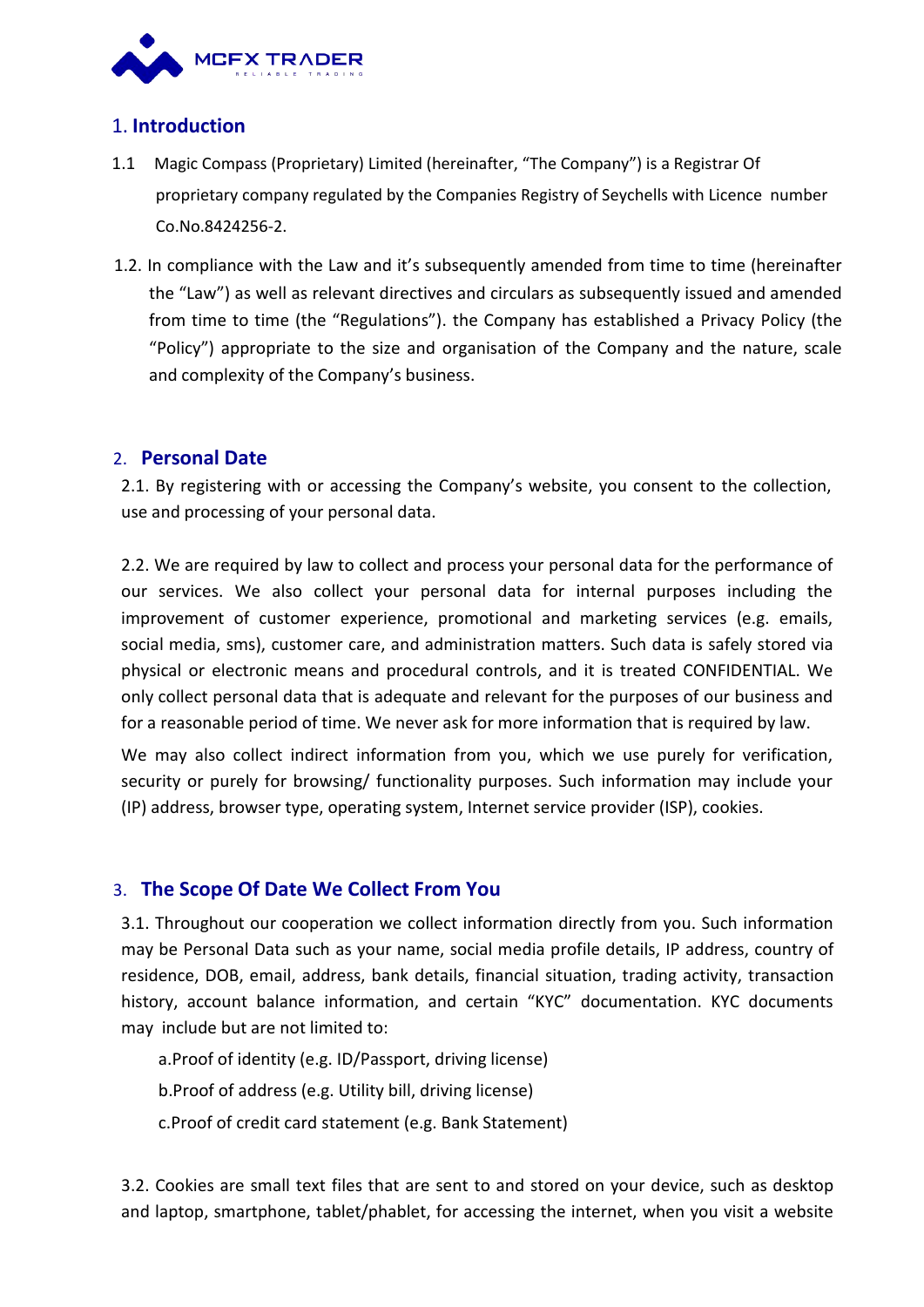

or a page. Cookies allow a website to recognise a user's device. The objective of cookies use is to improve and make the user's experience easier.

3.3. We may collect personal Information through social media sites when you interact with us on one of our social channels, via our Apps or/and from other sources, such as public databases; joint marketing partners; social media platforms; from people withwhom you are connected on social media platforms, as well as from other third parties.

### 4. **Why Do We CollectPersonal Date**

4.1. a.To protect the interests of our clients;

b.To ensure the security, integrity and confidentiality of our clients' records and transactions;

c.To protect against unauthorized access or use of clients' records or information that could result in substantial harm or inconvenience to the client;

d.To comply with legislation;

e.To improve our services and the client experience;

f.To tailor promotions and education to your needs and interests;

g.To allow you to participate in social polls, promotions and contests; to process rewards, prizes, and donations, as applicable. Some of these activities have additional rules, which could contain additional information about how we use and disclose your Personal Informati on, so it is important that you read the additional rules carefully;

h.To permit you to participate on chat, profile pages and blogs and other services to which you are able to post information and materials (including our Social Media Pages).

4.2. Your security and data protection is our ultimate goal. We do not sell personal data or client database we collect. We do not distribute or transfer any data of our clients to any unauthorised or non-affiliated to it, third parties. We may disclose data to non-affiliated third parties that we do business with. In those cases, we retain confidentiality agreements, and any data we may disclose is always on a "need to know" basis, and solely for the provision of our services to you. Such services may include cooperation with financial institutions, such as banks and payments processing providers, promotional functions, money laundering and anti-fraud monitoring and improvement of client experience practices.